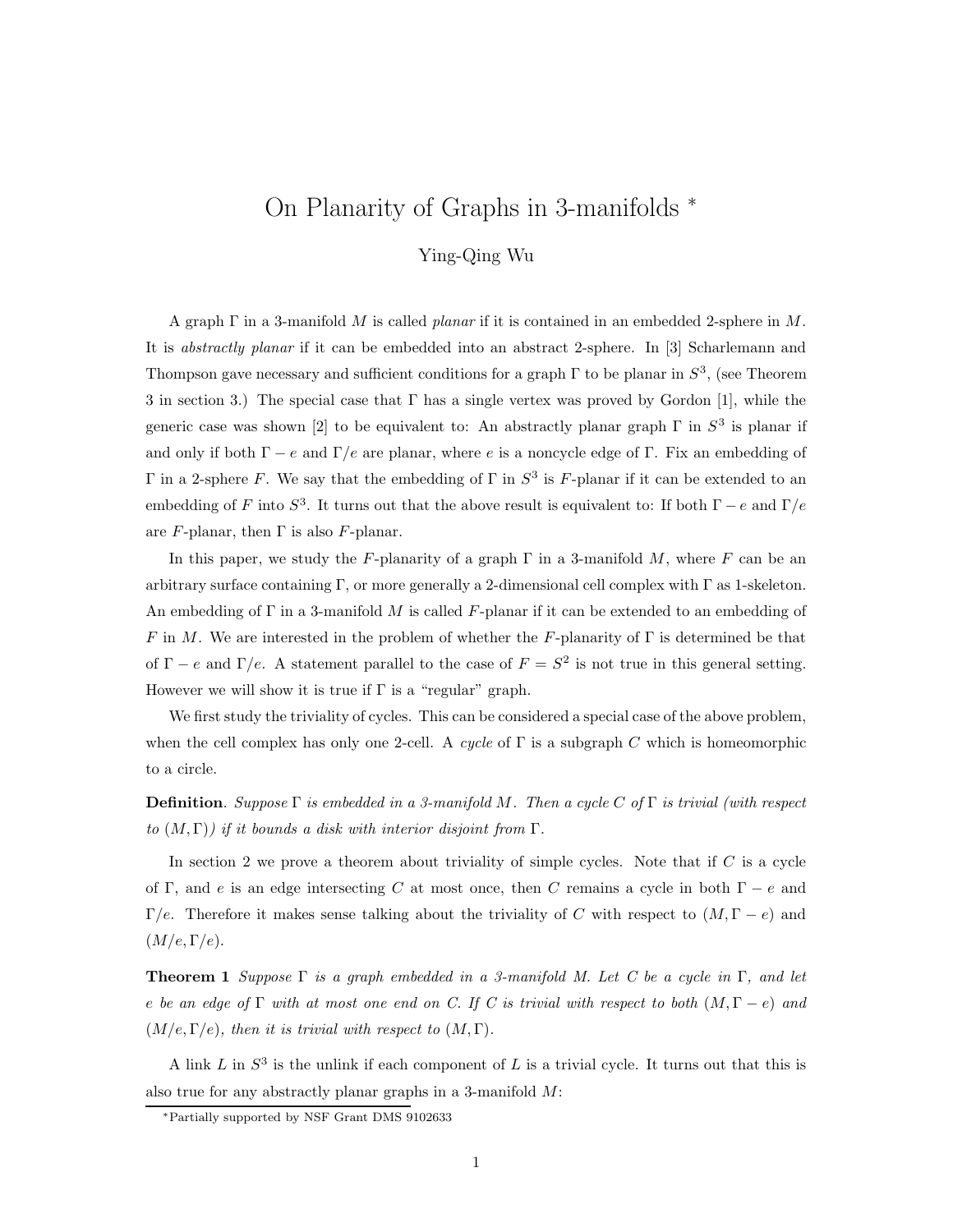**Theorem 2** An abstractly planar graph  $\Gamma$  in M is planar if and only if all cycles of  $\Gamma$  are trivial.

We will prove Theorem 2 in Section 3, and use these theorems to give an alternative proof of the Scharlemann-Thompson Theorem.

In Section 4, we study the F-planarity of graphs in arbitrary 3-manifolds M. Suppose  $\Gamma$  is a graph in a compact surface F. We assume that  $\partial F$  is either empty or a subgraph of Γ. An embedding of  $\Gamma$  into M is F-planar if it can be extended to an embedding of F into M. We call the closure of a component of  $F - \Gamma$  a face of F. The graph  $\Gamma$  is called a *regular graph* in F if each face of F is a disk, and the intersection of any two faces is connected (or empty). Suppose  $e$  is an edge of Γ with at least one end in the interior of F. Then both  $\Gamma - e$  and  $\Gamma/e$  can be considered as graphs in F in the natural way, so we can talk about the F-planarity of  $\Gamma - e$  and  $\Gamma/e$ . The following theorem is proved in section 4.

**Theorem 5** Suppose  $\Gamma$  is a regular graph on a surface F, and suppose  $\Gamma$  is embedded in a 3manifold M. Let e be an edge of Γ with at least one end in IntF. If both  $\Gamma/e$  and  $\Gamma - e$  are  $F$ -planar, then  $\Gamma$  is F-planar.

The regularity condition on Γ is necessary. We will give an example of a graph  $\Gamma$  on a torus F that can be embedded into  $S^3$ , so that both  $\Gamma - e$  and  $\Gamma/e$  are F-planar, but  $\Gamma$  itself is not F-planar.

I would like to thank Marty Scharlemann for some helpful discussion on this topic, and to the referee for many useful comments.

## 1 Definitions and Preliminaries

Given a graph  $\Gamma$  in a 3-manifold M, choose a regular neighborhood for each vertex and each edge of Γ, so that the disks  $\partial N(v) \cap N(e)$  are mutually disjoint for all v and e. The union of all such neighborhoods forms a regular neighborhood  $N(\Gamma)$  of  $\Gamma$  and we define the exterior of  $\Gamma$  to be  $E(\Gamma) = M - \text{Int}N(\Gamma)$ . For each vertex v, denote by  $\delta(v)$  the punctured sphere  $\partial N(v) - \text{UInt}N(e);$ similarly, for each edge e, let  $\delta(e)$  be the annulus  $\partial N(e)$  – ∪Int $N(v)$ . Sometimes the graph may vary, in which case we use  $\delta_{\Gamma}(e)$  and  $\delta_{\Gamma}(v)$  to denote  $\delta(e)$  and  $\delta(v)$ , respectively. If C is a cycle, or more generally a subgraph of Γ, we use  $\delta(C)$  to denote the union of  $\delta(t)$  with t ranges over all edges and vertices of C.

For an edge e in Γ, denote by  $\Gamma - e$  the subgraph obtained from Γ by deleting the interior of the edge e. If e is not a loop, then  $\Gamma/e$  is a graph in  $M/e$ . Denote by  $\bar{e}$  the image of e in  $\Gamma/e$ . The quotient map  $\pi : M \to M/e$  sends  $N(\Gamma)$  to a regular neighborhood  $N(\Gamma/e)$  of  $\Gamma/e$  in  $M/e$ , so it induces a homeomorphism  $E(\Gamma) \cong E(\Gamma/e) = M/e - \text{Int}N(\Gamma/e)$ . We identify  $E(\Gamma)$  with  $E(\Gamma/e)$ by this homeomorphism. Note that  $\delta_{\Gamma/e}(\bar{e}) = \delta_{\Gamma}(v) \cup \delta_{\Gamma}(e) \cup \delta_{\Gamma}(v')$  if  $\partial e = v \cup v'$ .

If  $X$  is a subset of  $M$ , denote the number of components in  $X$  by  $|X|$ .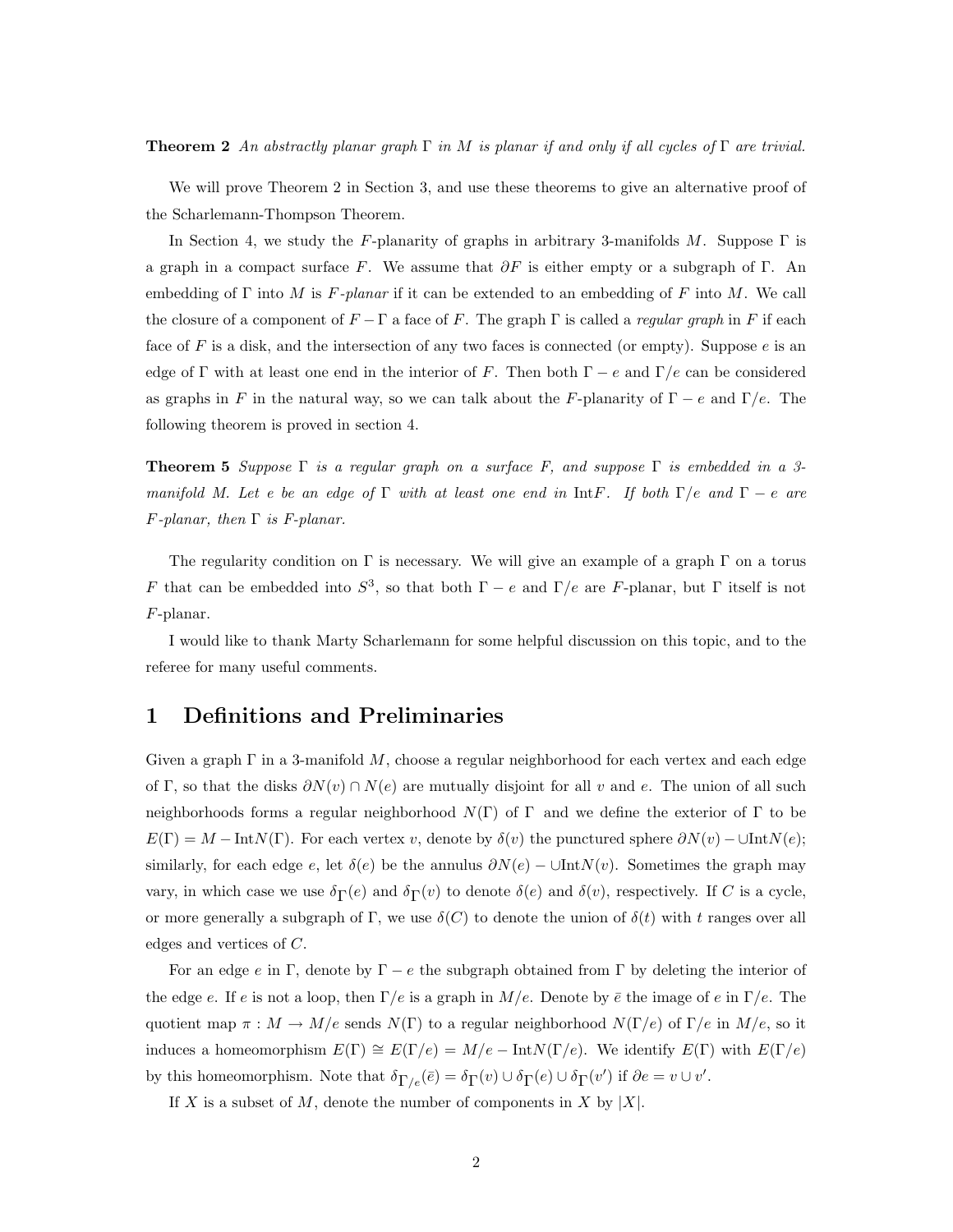We define a *simple disk* to be a disk D in M which is bounded by a cycle of  $\Gamma$ , and has interior disjoint from Γ. Thus a cycle of Γ is a trivial cycle if and only if it bounds a simple disk.

Define a normal structure on  $N(\Gamma)$  to be a set of line segments  $\{l_x \mid x \in \partial N(\Gamma)\}\)$  as follows: For any vertex  $v \in \Gamma$  and any  $x \in \delta(v)$ , let  $l_x$  be the straight line in  $D^3 = N(v)$  connecting x to v. If e is not a loop, the closure of  $N(e) - \bigcup \{l_x \mid x \in \bigcup \delta(v)\}\)$  has a product structure  $e \times D^2$ such that for  $x \in \partial e \times \partial D^2$ , the  $l_x$  defined above is the line between x and a point in  $\partial e \times 0$ . Now for any  $x \in p \times \partial D^2$  with  $p \in e$ , let  $l_x$  be the line connecting x to  $p \times 0$ . If e is a loop,  $N(e) - \bigcup \{l_x \mid x \in \bigcup \delta(v)\}\$ is homeomorphic to  $e \times D^2/\partial e \times 0$ , so we can define  $l_x$  in the same way as above. For any  $p \in e$ ,  $p \times D^2$  is called a *meridian disk* of  $\Gamma$  (or e) at p, and  $p \times \partial D^2$  is called a meridian of Γ.

Suppose P is a surface in  $E(\Gamma)$ . The normal extension D of P is the union of P and the lines  $l_x$  with  $x \in P \cap \partial N(\Gamma)$ . If P is a properly embedded disk in  $E(\Gamma)$ , and C is a cycle of  $\Gamma$  such that P intersects any meridian of C exactly once, and is disjoint from the other meridians of  $\Gamma$ , then D is a disc with  $\partial D = C$ . A surface S in M with  $\partial S$  in  $\Gamma$  is called in normal position if S is the normal extension of  $S \cap E(\Gamma)$ . The following lemma is useful in modifying disks to make their interiors disjoint.

**Lemma 1.1** Suppose  $D_1, \ldots, D_n$  are simple disks in M with mutually disjoint interiors. Suppose C is a trivial cycle, and  $C \cap D_i$  is connected for all i. Then C bounds a simple disk D with interior disjoint from  $D_i$  for all i.

**Proof.** By an isotopy we may assume  $D_1, \ldots, D_n$  are in normal position. Let  $P_i = D_i \cap E(\Gamma)$ . Choose a simple disk D in normal position and bounded by C so that  $P = D \cap E(\Gamma)$  is transverse to  $P_i$ , and  $|P \cap (\cup P_i)|$  is minimal. Let A be the closure of  $\text{Int}D \cap (\cup D_i)$ . Since  $A \cap N(\Gamma)$  consists of lines  $l_x$  with  $x \in \partial P \cap (\cup P_i)$ , we know that A is the union of some circles which may intersect  $\Gamma$  at one point, and some arcs with different endpoints on Γ. These circles and arcs might intersect on Γ, but are otherwise disjoint. If A has some circles, choose a circle α which is innermost in some  $D_i$ , and let  $\Delta$  and  $\Delta_i$  be the disks it bounds in D and  $D_i$  respectively. Then  $(D - \Delta) \cup \Delta_i$  can be rel ∂D isotoped into a disk D' with  $|D' \cap (\cup P_i)| < |P \cap (\cup P_i)|$ . If A has no circles but has some arcs, let  $\beta$  be an arc in A which is outermost in the sense that there is an arc  $\gamma$  in some  $C \cap \partial D_i$ , such that  $\beta \cup \gamma$  bounds a disk  $\Delta_i$  in  $D_i$  with  $\text{Int}\Delta_i \cap D = \emptyset$ . (This is possible because of the assumption that  $C \cap \partial D_i$  is connected for all i). Let  $\Delta$  be the disk in D with  $\partial \Delta = \partial \Delta_i = \beta \cup \gamma$ . Then a perturbation of  $(D - \Delta) \cup \Delta_i$  produces a disk D' with  $|D' \cap (\cup P_i)| < |P \cap (\cup P_i)|$ . By the minimality of  $|P \cap (\cup P_i)|$ , neither case can happen. Therefore  $A = \emptyset$ .

In section 3 we will need some handle addition lemmas. Let  $F$  be a surface on the boundary of a 3-manifold M, and let J be a simple loop on F. Denote by  $\tau(M, J)$  the manifold obtained from M by attaching a 2-handle along J, that is,  $\tau(M, J) = M \cup (D^1 \times D^2)$ , where  $D^1 \times \partial D^2$  is identified with a regular neighborhood  $N(J)$  of J in F. Denote by  $\sigma(F, J)$  the surface  $(F - N(J)) \cup (\partial D^1 \times D^2)$ . We have the following generalized handle addition lemma.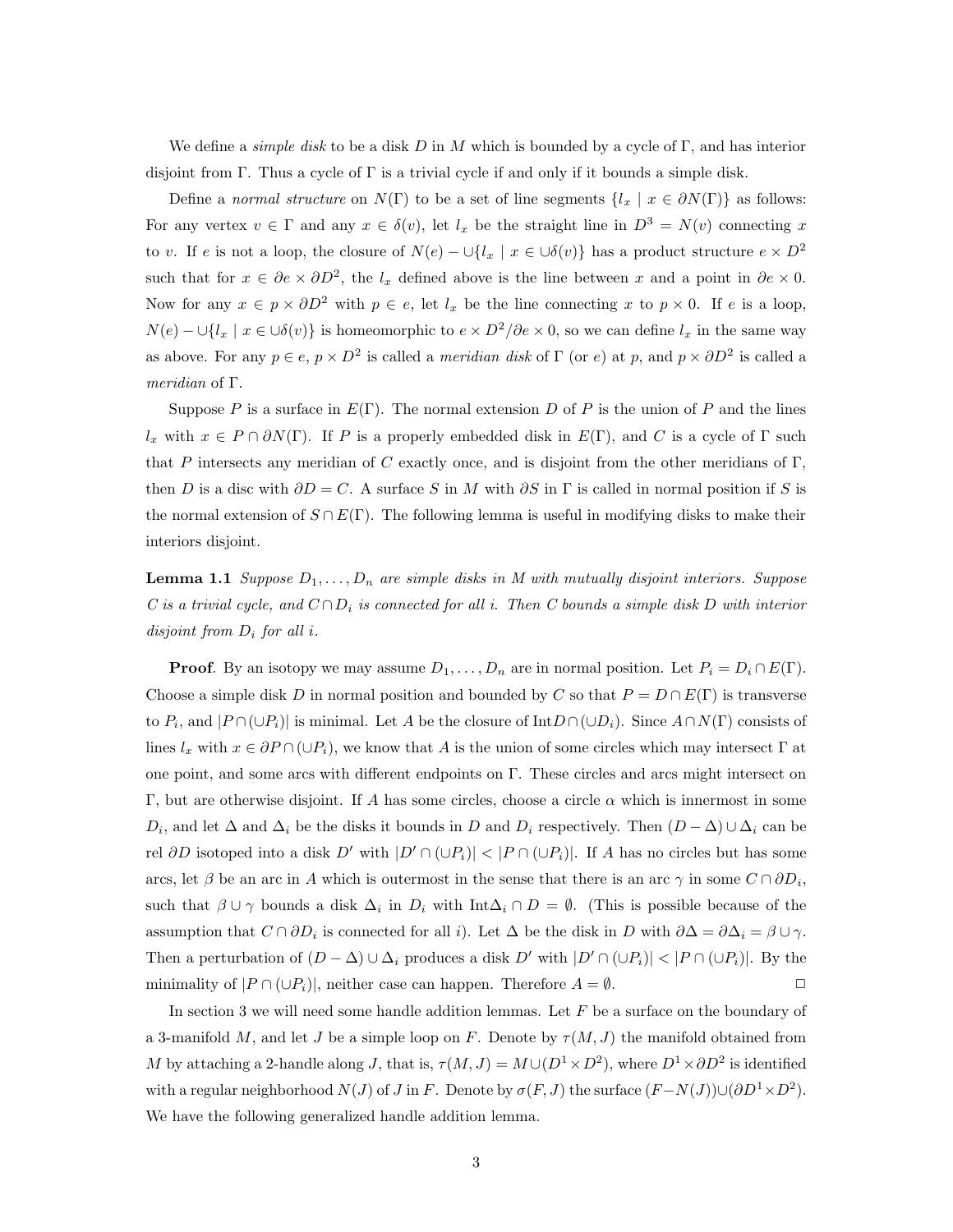**Lemma 1.2** Suppose S is a surface on the boundary of a 3-manifold M. Let  $\gamma$  be a 1-manifold on S such that  $S - \gamma$  is compressible, and let J be a circle in S disjoint from  $\gamma$ . If  $\sigma(S, J)$  is compressible in  $\tau(M, J)$  with D' a compressing disk, then  $S - J$  has a compressing disk D such that  $\partial D \cap \gamma \subset \partial D' \cap \gamma$ .

This was implied in the proof of [4, Thm 1]. It was shown that under the assumption we have  $|\partial D \cap \gamma| \leq |\partial D' \cap \gamma|$ , but the argument there has actually proved that  $\partial D \cap \gamma \subset \partial D' \cap \gamma$ .

# 2 Trivial cycles in a graph

Given a cycle C in  $\Gamma \subset M$ , and a noncycle edge e of  $\Gamma$ , if e does not have both endpoints on C, then C remains a cycle in  $\Gamma - e$  and  $\Gamma/e$ . The following theorem shows that the triviality of C with respect to  $(M, \Gamma)$  is determined by that with respect to  $(M, \Gamma - e)$  and  $(M/e, \Gamma/e)$ .

**Theorem 1** Suppose  $\Gamma$  is a graph embedded in a 3-manifold M. Let C be a simple cycle in  $\Gamma$ , and let e be an edge of Γ with at most one end on C. If C is trivial with respect to both  $(M, \Gamma - e)$  and  $(M/e, \Gamma/e)$ , then it is trivial with respect to  $(M, \Gamma)$ .

**Proof.** The Theorem is simple when C is disjoint from e: Let  $\pi : M \to M/e$  be the quotient map. By assumption C bounds a disk D in  $M/e$  with interior disjoint from  $\Gamma/e$ . Since e is disjoint from  $C, \pi^{-1}(D)$  is a simple disk in M bounded by C.

Now we assume e has exactly one end on C. Since C is trivial with respect to  $(M, \Gamma - e)$ , there is a disk D in M such that  $\partial D = C$ , and  $\mathrm{Int}D \cap \Gamma = \mathrm{Int}D \cap e$ . Consider  $E(\Gamma) = M - \mathrm{Int}N(\Gamma)$ . The surface  $P = D \cap E(\Gamma)$  is a planar surface satisfying

(\*1):  $\partial P$  consists of circles  $\partial_0, \partial_1, \ldots, \partial_n$ , where  $\partial_1, \ldots, \partial_n$  are meridians of e on  $\partial N(e)$ ,

and  $\partial_0$  is a curve on  $\delta(C)$  intersecting each meridian of C at a single point.

Conversely, any planar surface P in  $E(\Gamma)$  satisfying (\*1) can be extended to a disk D in M such that  $\partial D = C$  and  $\text{Int}D \cap \Gamma = \text{Int}D \cap e$ .

Now consider C as a cycle in  $\Gamma/e$ . Since C is trivial with respect to  $(M/e, \Gamma/e)$ , there is a disk D' in  $M/e$  bounded by C with IntD' disjoint from  $\Gamma/e$ . The surface  $Q = D' \cap E(\Gamma)$  is a disk satisfying

(\*2):  $\partial Q$  is a curve on  $\partial N(C \cup e)$ , which intersects each meridian of C at a single point.

Conversely, any such disk Q can be extended to a disk D' in  $M/e$  with  $\partial D' = C$  and  $\text{Int}D' \cap (\Gamma/e) =$ ∅.

We choose P and Q to satisfy  $(*1)$  and  $(*2)$ , as well as the following general position and minimality conditions:

(\*3):  $n = |P \cap \delta(e)|$  is minimal, and  $k = |Q \cap \delta(e)|$  is minimal.

(\*4): P intersects Q transversely, and  $|P \cap Q|$  is minimal subject to (\*3).

(\*5):  $P \cap Q \cap \delta(e') = \emptyset$  for each edge e' in C.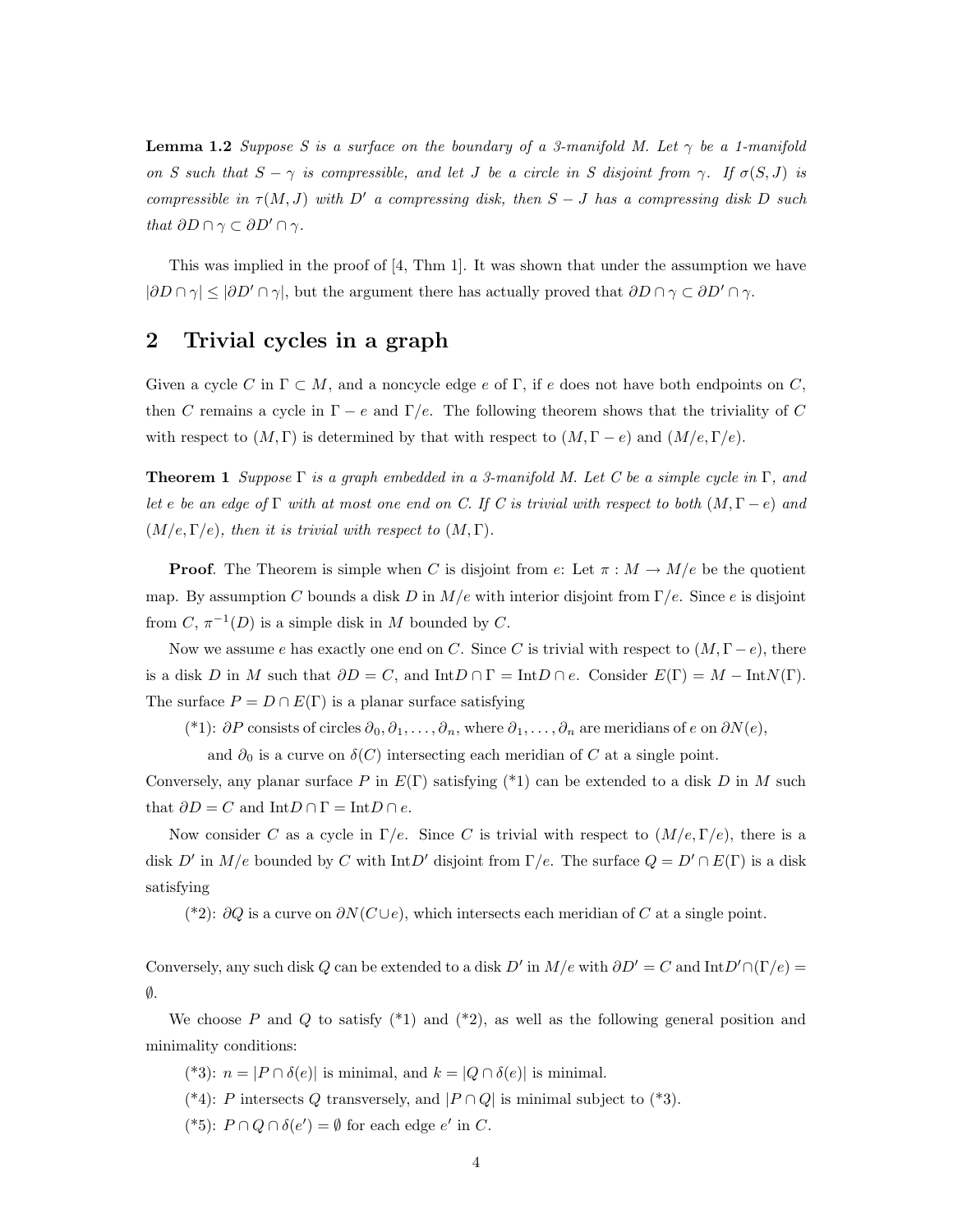(\*5) is possible because by (\*1) and (\*2) each of  $P \cap \delta(e')$  and  $Q \cap \delta(e')$  is an essential arc in  $\delta(e')$ , so we can isotop Q to make them disjoint. Since k is minimal,  $Q \cap \delta(e)$  consists of parallel essential arcs. So we may further assume

(\*6): each component of  $Q \cap \delta(e)$  intersects each  $\partial_j$  at a single point,  $j = 1, ..., n$ .

If either  $n = 0$  or  $k = 0$ , then an extension of P or Q is a disc D in M with  $\partial D = C$  and Int $D \cap \Gamma = \emptyset$ , so C is trivial with respect to  $(M, \Gamma)$ , as required. Hence we assume both n and k are positive. Label the components of  $\partial P$  so that, beginning with a point on  $\partial N(C)$ , an arc of  $∂Q ∩ δ(e)$  intersects  $∂_1, ∂_2, ..., ∂_n$  successively.

A point of  $\partial P \cap \partial Q$  is labeled i if it is a point on  $\partial_i$ . Thus any arc on  $P \cap Q$  has a label on each of its end points.

**Lemma 2.1** A component of  $P \cap Q$  in P is an arc which is either essential or has both ends on  $\partial_0$ .

**Proof.** If  $P \cap Q$  has some circle components, a 2-surgery of P along some disk in Q bounded by an innermost circle will reduce  $|P \cap Q|$ . Therefore  $P \cap Q$  consists of arcs only.

If  $P \cap Q$  has some arc which is inessential in P and has both ends on some  $\partial_j$  with  $j \neq 0$ , let  $\alpha$ be an outermost one, so there is an arc  $\beta$  on  $\partial_j$  such that  $\alpha \cup \beta$  bounds a disk  $\Delta$  in P with interior disjoint from Q. A boundary compression of Q along  $\Delta$  produces two disks, one of which satisfies (\*2), but has less components of intersection with  $\delta(e)$ , contradicting the minimality of k.

**Lemma 2.2** There is a label  $i_0 > 0$  such that no arc of  $P \cap Q$  has both ends labeled  $i_0$ .

**Proof.** Otherwise choose an  $\alpha_i$  for each  $i = 1, \ldots, n$ , with  $\partial \alpha_i$  on  $\partial_i$ . Then the innermost such  $\alpha_i$  will be an inessential arc on P.

Examine the order in which the indices appear on  $\partial Q$ . By (\*6), if we delete all the 0 indices, the sequence is  $1, 2, \ldots, n, n, \ldots, 2, 1$  repeated  $k/2$  times. The 0 indices appear only possibly between two successive 1's.

**Lemma 2.3** An arc  $\alpha$  of  $P \cap Q$  which is outermost in Q is of one of the following types.

Type (i):  $\alpha$  has both ends labeled 1 or both ends labeled n.

Type (ii):  $\alpha$  has one end labeled 1 and the other labeled 0.

**Proof.** Note that if i, j are successive labels on  $\partial Q$ , then  $|i - j| \leq 1$ . Therefore if  $\alpha$  is not of Type (i) or (ii), then the labels of  $\alpha$  are either  $\{0,0\}$  or  $\{i,i+1\}$  for some  $i > 0$ . Let  $\beta$  be the arc on  $\partial Q$  so that  $\alpha \cup \beta$  bounds a disk  $\Delta$  in  $Q$  with interior disjoint from P.

Suppose  $\alpha$  has label 0 on both endpoints. Then  $\partial \alpha$  divides  $\partial_0 \subset \partial P$  into two arcs  $\partial'_0$  and  $\partial''_0$ , one of which, say  $\partial_0''$ , has the property that it intersects a meridian of C if and only if  $\beta$  does. So  $\partial'_0 \cup \beta$  intersects any meridian of C at a single point. Let  $P_1$  be the part of P bounded by  $\partial'_0 \cup \alpha$ . Then  $P' = P_1 \cup \Delta$  satisfies (\*1). Moreover,  $|\partial P'| \leq |\partial P|$ , and a perturbation of P' has less components of intersection with  $Q$  than  $P$  does. This is impossible by  $(*4)$ .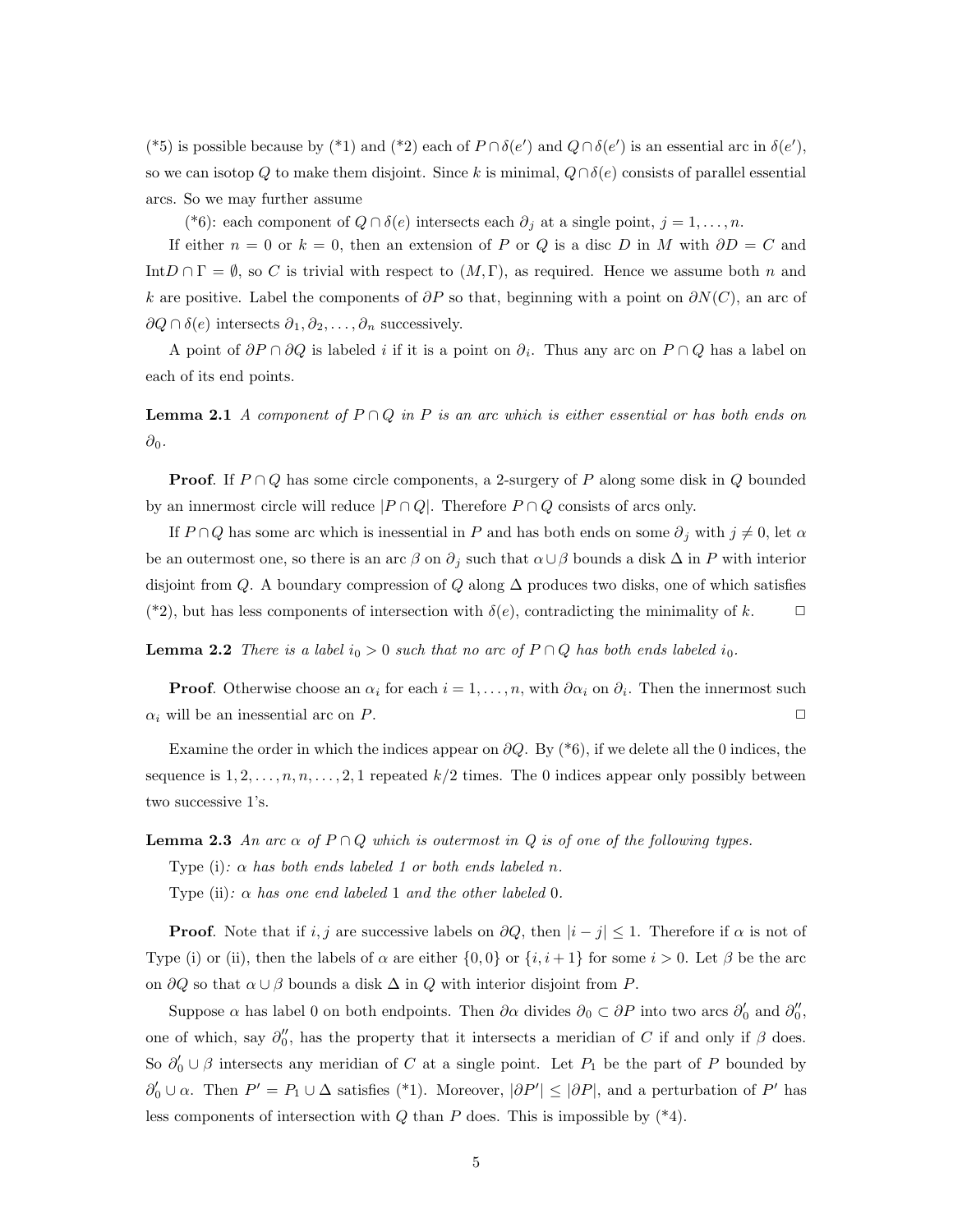Now suppose  $\alpha$  has labels  $\{i, i + 1\}$  for some  $i > 0$ . Then the normal extension of  $\Delta$  is a disk  $\Delta'$  in M such that  $\partial \Delta' = \alpha' \cup \beta'$ , where  $\alpha' \subset D$ ,  $\beta' \subset e$ , and Int $\Delta' \cap \Gamma = \emptyset$ . So we can isotop  $\beta'$ through  $\Delta'$  to reduce  $|D \cap e|$ . This contradicts the minimality of *n*.

Note that the proof does not apply to the case when the labels of  $\alpha$  are  $\{0,1\}$ , since part of  $\beta'$ may be on  $C$ .

**Lemma 2.4** There are at least two outermost edges  $\alpha_1, \alpha_2$  of Type (ii).

**Proof.** By Lemma 2.2, there is an index  $i_0$  such that no arc in  $P \cap Q$  has both ends labeled i<sub>0</sub>. Let A be the set of arcs in  $P \cap Q$  with one end labeled i<sub>0</sub>. Let  $\Delta$  be a disk in Q such that  $\gamma = \partial \Delta - \partial Q$  is an arc in A, and  $\Delta$  contains no other arcs in A. Note that there are at least two such  $\Delta$ 's. So we need only to show that there is at least one type (ii) outermost edge in  $\Delta$ .

Suppose there is no outermost arc of type (ii) in  $\Delta$ . Then by Lemma 2.3, each outermost arc in  $\Delta$  is of type (i), so the labels of the arc are either  $\{1,1\}$  or  $\{n,n\}$ . If there are two such outermost arcs, then the index  $i_0$  appears between them, which is impossible by the definition of  $\Delta$ . So there is only one outermost arc on  $\Delta$ . This implies that the arcs of  $P \cap Q$  are all parallel in  $\Delta$ . It is now clear that every arc in  $\Delta$  has the same index on both ends. Especially, both ends of  $\gamma$  are labeled  $i_0$ , contradicting the choice of  $i_0$ .

Now let  $\Delta_1, \Delta_2$  be two disks in Q such that  $\partial \Delta_i - \partial Q$  is an outermost arc of type (ii). Then the normal extension of  $\Delta_i$  is a disk  $\Delta'_i$  in M with  $\partial \Delta'_i = \alpha_i \cup \beta_i \cup \gamma_i$ , where  $\alpha_i$  is an arc in D connecting a vertex  $v_i$  of C to the first intersection x of e with IntD,  $\beta_i$  is an arc on e connecting x to  $v_0 = e \cap C$ , and  $\gamma_i$  is an arc on C connecting  $v_0$  to  $v_i$ . ( $\gamma_i$  may degenerate to a single point). Since  $\partial Q$  intersects a meridian of C at a single point, the two arcs  $\gamma_1$  and  $\gamma_2$  cannot have an edge in common, and hence intersect only at  $v_0$ . Thus  $\Delta'_1 \cap \Delta'_2 = \beta_1 = \beta_2$ , so  $\Delta = \Delta'_1 \cup \Delta'_2$  is a disk in M. Let  $D_1$  be the part of D bounded by  $\partial \Delta$ , and let  $D_2$  be  $(D - D_1) \cup \Delta$  pushed off  $\beta_1 - v_0$ . Then  $D_2$  is a disk in M with  $\partial D_2 = C$ , and  $|\text{Int}D_2 \cap e| \leq n-1$ . This contradicts the minimality of  $n = |\text{Int}D \cap e|$ .

#### 3 Planar graphs in manifolds

In this section we will discuss the planarity of graphs in a 3-manifold. Suppose  $\Gamma$  is a graph embedded in M. An edge  $e$  of  $\Gamma$  is called a free edge if it is not a cycle, and one of its endpoints is not incident to any other edges. Clearly, if e is a free edge, then  $\Gamma$  is planar in M if and only if  $\Gamma - e$  is planar. Therefore, without loss of generality we will always assume that  $\Gamma$  has no free edges.

We need the following definitions: A graph  $\Gamma$  in M is called *split* if there is a 2-sphere S in M which is disjoint from Γ, and separates M into  $M_1$  and  $M_2$ , such that both  $M_i$  contains part of Γ. It is called *decomposable* if there is a vertex  $v \in Γ$  such that  $\delta(v)$  has a compressing disk D in  $E(\Gamma)$  which is separating. The following lemma and its proof is similar to that of [3, Lemma 1.3].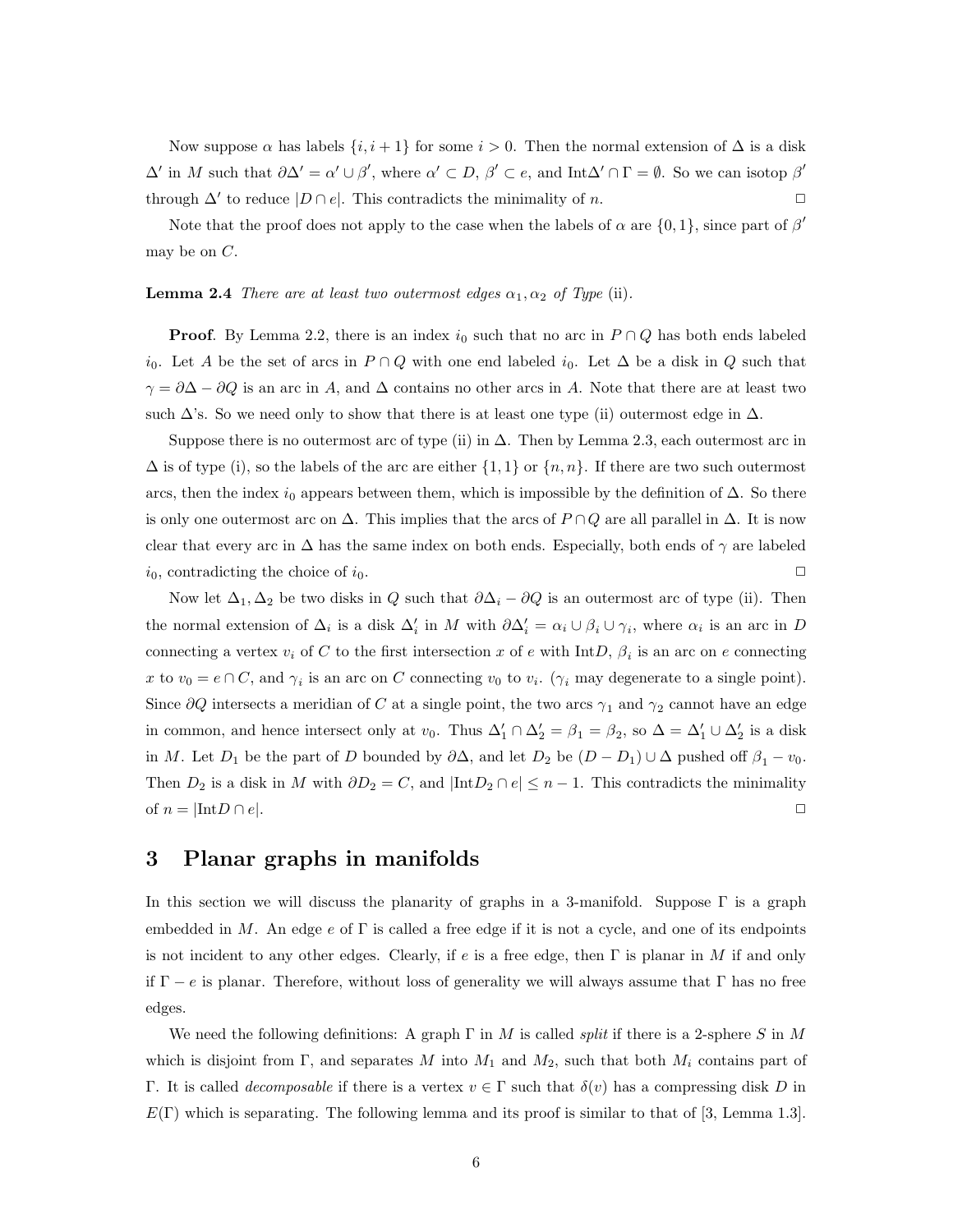**Lemma 3.1** Let  $\Gamma$  be a split or decomposable graph in a 3-manifold. If all proper subgraphs of  $\Gamma$ are planar, then  $\Gamma$  is planar.

**Proof.** First assume  $\Gamma$  is split. Let S be a 2-sphere disjoint from  $\Gamma$ , separating M into  $M_1$  and  $M_2$ , such that  $\Gamma_i = M_i \cap \Gamma$  are proper subgraphs of  $\Gamma$ . By assumption, there are 2-spheres  $S_i \subset M$ such that  $\Gamma_i \subset S_i$ . By 2-surgery along disks bounded by innermost circles of  $S_i \cap S$ , we can delete all intersections of  $S_i$  with S, and get  $S_i \subset M_i$ . Tubing  $S_1$  to  $S_2$  gives a 2-sphere containing  $\Gamma$ .

Now suppose  $\Gamma$  is decomposable, and let D be a separating compressing disk of  $\delta(v)$  in  $E(\Gamma)$ . It can be extended to a 2-sphere S in M so that  $S \cap \Gamma = \{v\}$ , and S separates M into  $M_1$  and M<sub>2</sub>. Let  $\Gamma_i = \Gamma \cap M_i$ . Since  $\Gamma_i$  is planar, there is a 2-disk  $D_i$  in  $E = M - \text{Int}N(v)$  which contains  $\Gamma_i \cap E$ . By surgery along disks bounded by innermost circles or outermost arcs of  $D \cap D_i$  in D, we can assume  $D_i \cap D = \emptyset$ . Gluing a band on  $\delta(v)$  to  $D_1 \cup D_2$  produces a single disk containing  $\Gamma \cap E$ , which can be extended to a sphere in M containing  $\Gamma$ .

Define a cut point of Γ to be a vertex v such that  $\Gamma - v$  has more components than Γ. Let  $\{v_1, \ldots, v_k\}$  be the cut points of Γ. Then there is a component X of  $\Gamma - \{v_1, \ldots, v_k\}$  which has the property that  $\Gamma_1 =$  (the closure of X) contains at most one of these  $v_i$ ; for otherwise one can find a simple loop in Γ passing through some of the  $v_j$ 's, contradicting the definition of cutting points. This subgraph  $\Gamma_1$  is connected, and has no cut point of its own. (It is possible that  $\Gamma_1 = \Gamma$ .)

Suppose Γ is abstractly planar. Embed  $\Gamma_1$  into a 2-sphere S. Since  $\Gamma_1$  is connected and has no cut points of its own, the closure of each components of  $S - \Gamma_1$  is a disk. Let  $D_0, D_1, \ldots, D_n$  be these disks. If  $\Gamma_1$  contains a cut point v of  $\Gamma$ , choose  $D_0$  to contain v. Let  $D = S - \text{Int}D_0$ .

Denote by  $\Gamma_1^c$  the closure of  $\Gamma - \Gamma_1$ . Then  $\Gamma_1^c \cap \Gamma_1 = \{v\}$  or  $\emptyset$ , depending on whether  $\Gamma_1$  contains a cut point v of Γ. Embed  $\Gamma_1^c$  into a disk D' so that  $\partial D' \cap \Gamma_1^c = \{v\}$  or  $\emptyset$  accordingly. Glue D and D' together, we get an embedding of  $\Gamma$  into  $S^2 = D \cup D'$ . We fix this embedding.

Recall that  $D_1, \ldots, D_n$  are the closures of the components of  $D - \Gamma_1$ .

**Lemma 3.2** We can number the disks so that  $B_k = D_1 \cup ... \cup D_k$  is a disk for all k.

**Proof.** If  $D_i$  is a disk such that  $D_1 \cap D_i$  is not connected, then  $D_1 \cup D_i$  is not simply connected, so there is a region  $\Omega$  in D bounded by a boundary component of  $D_1 \cup D_i$ .  $\Omega$  is the union of some  $D_j$ 's. Choose *i* so that Ω contains a minimal number of these disks. Since  $D_i$  is a disk,  $\partial\Omega$  is not completely contained in  $\partial D_i$ , so there is a disk  $D_j$  in  $\Omega$  which has an edge in common with  $D_1$ . If  $D_1 \cup D_j$  is not simply connected, then it bounds a region  $\Omega' \subset \Omega$ , contradicting the choice of  $D_i$ . Hence we can name this  $D_j$  as  $D_2$ . Generally, if  $B_k = D_1 \cup \ldots \cup D_k$  is a disk, then by the same argument we can find  $D_{k+1}$  so that  $B_k \cap D_{k+1}$  is an arc, and hence  $B_k \cup D_{k+1}$  is a disk. The Lemma now follows by induction.  $\Box$ 

A link in  $S<sup>3</sup>$  is a trivial link if and only if all of its components are trivial. The following theorem shows that this is also true for graphs in 3-manifolds.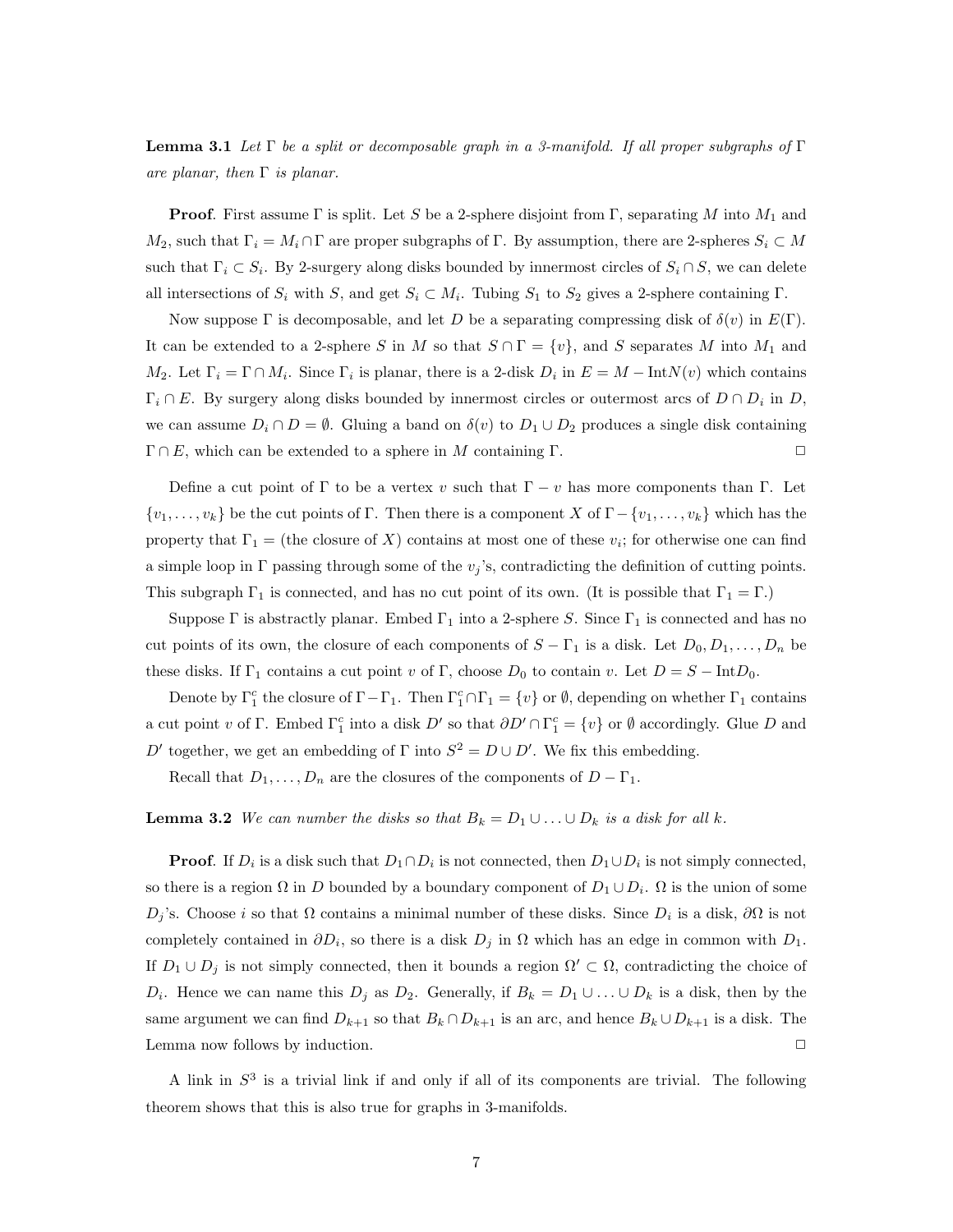**Theorem 2** An abstractly planar graph  $\Gamma$  in M is planar if and only if all cycles of  $\Gamma$  are trivial.

**Proof.** We want to show that the inclusion  $\Gamma \to M$  can be extended to an embedding of  $\Gamma \cup B_n$ into M. This is done by induction. By assumption,  $\partial D_1$  bounds a disk with interior disjoint from Γ, so we have an embedding of Γ∪  $D_1$  into M. Generally, suppose we have extended Γ → M to an embedding  $i_k : \Gamma \cup B_k \to M$ . By lemma 3.2,  $B_k$  is a disk, and  $B_k \cap D_{k+1}$  is an arc. Consider the graph  $\Gamma' = \Gamma - \text{Int}B_k \subset M$ . Then  $\partial B_k$  and  $\partial D_{k+1}$  are cycles in  $\Gamma'$  which are trivial with respect to  $(M, \Gamma')$ . So by Lemma 1.1,  $\partial D_{k+1}$  bounds a disk  $\Delta_{k+1}$  which has interior disjoint from  $\Gamma' \cup B_k$ . Now we can define  $i_{k+1} : \Gamma \cup D_1 \cup ... \cup D_{k+1} \to M$  so that  $D_{k+1}$  is mapped to  $\Delta_{k+1}$ . This completes the induction.

It follows that the image of  $B_n$  is an embedded disk  $\Delta$  in M so that  $\Delta \cap \Gamma = \Gamma_1$ , and  $\partial \Delta \subset \Gamma_1$ . When  $\Gamma = \Gamma_1$  this implies  $\Gamma$  is planar. When  $\Gamma \neq \Gamma_1$ , the set  $\Gamma_1 \cup \Gamma_1^c$  is either empty or a cut point, which implies  $\Gamma$  is split or decomposable. By induction we may assume that all proper subgraphs of  $\Gamma$  are planar. The theorem now follows from Lemma 3.1.  $\Box$ 

As an application of the above theorems, we give an alternative proof of a theorem of Scharlemann and Thompson [3].

**Theorem 3** A finite graph  $\Gamma \subset S^3$  is planar if and only if

- (a)  $\Gamma$  is abstractly planar;
- (b) every graph properly contained in  $\Gamma$  is planar;
- (c)  $\pi_1(E(\Gamma))$  is a free group.

**Proof.** Since  $\pi_1(E(\Gamma))$  is free,  $E(\Gamma)$  is the connected sum of some handlebodies. If  $\Gamma$  is not connected, then it is split, and the theorem follows from Lemma 3.1. So we assume Γ is connected. When  $\Gamma$  has only one vertex, the theorem was proved in [1], so we assume  $\Gamma$  has some noncycle edge e. By induction on the number of edges in Γ, we may assume that  $\Gamma/e$  is planar for all such e.

According to Theorem 2, we need only to show that each cycle of Γ is trivial. Let C be a cycle in Γ. There are several cases.

CASE 1. C does not contain all vertices of  $\Gamma$ .

In this case there is some noncycle edge  $e$  which has at most one endpoint on  $C$ . Since both  $\Gamma - e$  and  $\Gamma/e$  are planar, C is trivial with respect to both  $(S^3, \Gamma - e)$  and  $(S^3/e, \Gamma/e)$ . By Theorem 1, C is also trivial with respect to  $(S^3, \Gamma)$ .

CASE 2. Γ has some cycle edges.

A cycle edge cannot contain all vertices of  $\Gamma$  because  $\Gamma$  has more than one vertex. By Case 1, a cycle edge is a trivial cycle, so it bounds a simple disk. It follows that  $\Gamma$  is decomposable, and the Theorem follows from Lemma 3.1.

In the remaining cases, all edges not in  $C$  are noncycle edges with both ends on  $C$ . Let  $e$  be such an edge. Its endpoints divide C into two arcs  $C_1$  and  $C_2$ .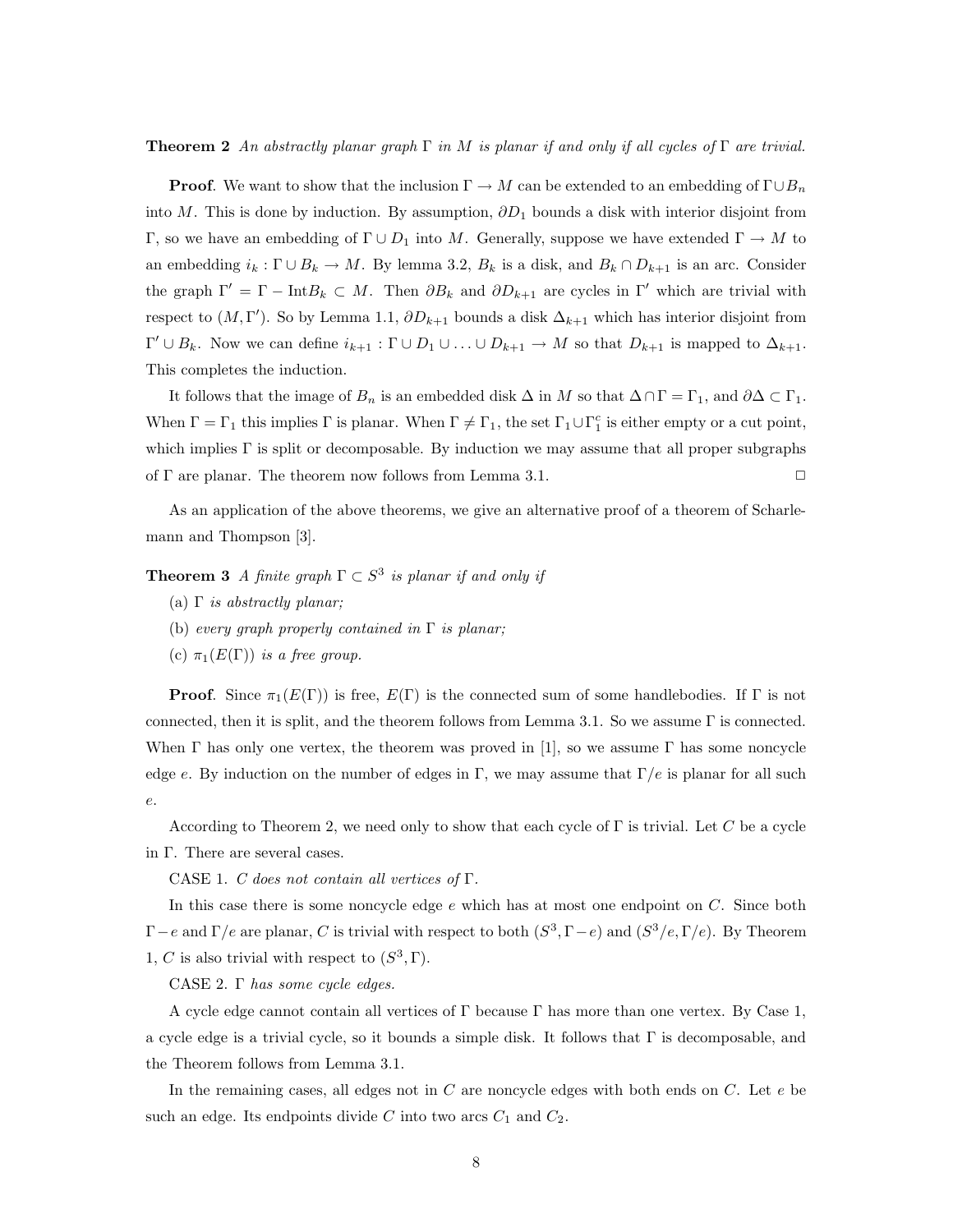CASE 3. There is an edge  $e'$  which has one endpoint on each of  $IntC_i$ .

Consider the cycle  $C_i \cup e$ . It is incident to just one endpoint of e'. By Case 1,  $C_i \cup e$  bounds a disk  $D_i$  with interior disjoint from Γ. By Lemma 1.1, we can choose the  $D_i$  to have disjoint interiors. Thus  $D = D_1 \cup D_2$  can be modified off e to become a simple disk bounded by C.

CASE 4. No such edges  $e'$  as in Case 3 exist.

Note that in this case  $\bar{e}$ , the image of e in  $\Gamma/e$ , is a cut point of  $\Gamma/e$ , and hence a decomposing point because  $\Gamma/e$  is planar. We want to apply Lemma 1.2 to our situation. To do this, let  $M = E(\Gamma)$ , and let  $F = \partial N(C \cup e) - \text{Int}N(\Gamma)$ . This is a punctured genus 2 surface, with one hole for each end of each edge which is not in  $C \cup e$ . Let  $e_1, \ldots, e_k$  be the edges and  $v_1, \ldots, v_k$  the vertices of C. Denote by  $m_i$  a meridian of  $e_i$ , and by J a meridian of e. Let  $\gamma = m_1 \cup ... \cup m_k$ .

 $F - \gamma$  is isotopic to  $\delta(e) \cup \delta(v_1) \cup ... \cup \delta(v_k) = \delta_{\Gamma(e)}(\bar{e}) \cup (\cup \{\delta(v_i) \mid v_i \notin \partial e\})$ . Since  $\bar{e}$  is a decomposing point of  $\Gamma/e$ ,  $\delta_{\Gamma/e}(\bar{e})$  is compressible in  $E(\Gamma)$ . So  $F - \gamma$  is compressible.

Consider  $\tau(E(\Gamma), J)$ . This is the manifold obtained from  $E(\Gamma)$  by attaching a 2-handle along a meridian of e, so it is actually the exterior of  $\Gamma - e$ . The surface  $\sigma(F, J)$  is the punctured torus  $\partial N(C)$ −Int $N(\Gamma-e)$ . Since  $\Gamma-e$  is planar, C bounds a disk in M, which gives rise to a compressing disk D' of  $\sigma(F, J)$  in  $E(\Gamma - e)$ , so that D' intersects each  $m_j$  at a single point. By Lemma 1.2,  $F - J$  has a compressing disk D in  $E(\Gamma)$  intersecting each  $m_j$  at most once. Since  $F - J$  is a punctured torus, and  $m_j$  are meridians, if D is disjoint from some  $m_j$ , it is disjoint from all  $m_j$ , so it will be a compressing disk of some  $\delta(v_i)$ , which implies Γ is decomposable, and the Theorem follows. So we assume D intersects each  $m_i$  at one point. Then we can modify D so that  $\partial D$ intersects any meridian of C at a single point. The normal extension  $\Delta$  of D is now a simple disk bounded by  $C$ .

# 4 F-planarity of graphs

Let F be a finite 2-dimensional cell complex with a connected graph  $\Gamma$  as its 1-skeleton.  $\Gamma$  is called a regular graph in F if the attaching map of each face (i.e. 2-cell) is a cycle in Γ, and the intersection of any two faces is connected. Suppose  $\Gamma$  is embedded in a 3-manifold M. Then  $\Gamma$ is called F-planar if it can be extended to an embedding of F in M. Suppose e is an edge of  $\Gamma$ which is not contained in the boundary of any faces of F. Then  $F$  – Inte has  $\Gamma - e$  as 1-skeleton, and  $F/e$  has  $\Gamma/e$  as 1-skeleton. To simplify notations, we call  $\Gamma/e$  (resp.  $\Gamma - e$ ) F-planar if it is  $(F/e)$ -planar (resp.  $(F - Inte)$ -planar). The following is a generalization of Theorem 1.

**Theorem 4** Suppose F is a regular 2-complex with  $\Gamma$  as its 1-skeleton, and suppose  $\Gamma$  is embedded in a 3-manifold M. Let e be a noncycle edge of  $\Gamma$  such that both  $\Gamma - e$  and  $\Gamma/e$  are F-planar. If e intersects each face of F at most at one of its endpoints, then  $\Gamma$  is F-planar.

**Proof.** This follows from Theorem 1 and Lemma 1.1 by induction on the number of faces in  $F.$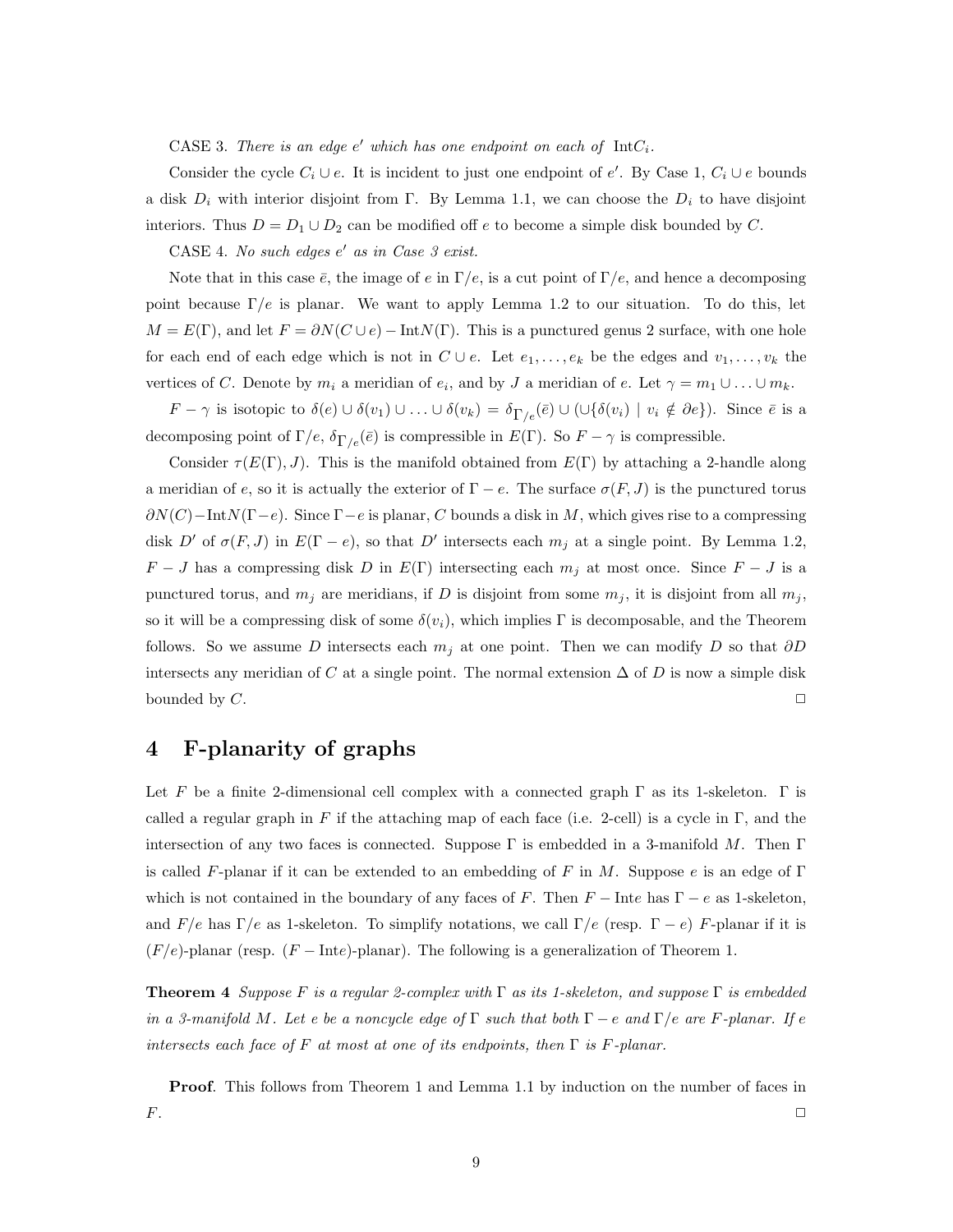The most interesting case of F-planarity is when  $F$  is a surface. It was shown in [2] that Theorem 3 is equivalent to the following:

**Theorem** 3' Let  $\Gamma$  be an abstractly planar graph in  $S^3$  (or  $R^3$ ). If  $\Gamma$  has a noncycle edge e such that both  $\Gamma - e$  and  $\Gamma/e$  are planar, then  $\Gamma$  is planar.

The following is a similar result for regular graphs in an arbitrary compact surface  $F$ . Suppose  $\Gamma$  is such a graph, and e is a noncycle edge which has at least one endpoint in the interior of F. Since  $F/e \cong F$ , both  $\Gamma - e$  and  $\Gamma/e$  can be considered naturally as a graph in F.

**Theorem 5** Suppose  $\Gamma$  is a regular graph on a surface F, and suppose  $\Gamma$  is embedded in a 3manifold M. Let e be a noncycle edge of  $\Gamma$  with at least one end in IntF. If both  $\Gamma/e$  and  $\Gamma - e$  are  $F$ -planar, then  $\Gamma$  is  $F$ -planar.

**Proof.** We may assume that each end of e has valence at least 3, otherwise  $\Gamma$  is homeomorphic to  $\Gamma/e$ , and the planarity of  $\Gamma$  follows from that of  $\Gamma/e$ . Especially, an end of e in IntF is incident to at least 3 faces of  $F$ .

Denote by  $D', D''$  the two disks incident to e. Consider the 2-complex  $G = F - \text{Int}D' \cup \text{Int}D''$ . First suppose e has both ends on some face D of G, then D contains  $\partial D' - e$  because  $D \cap D'$  is connected. Similarly, D contains  $\partial D'' - e$ . By assumption  $\partial D$  is a cycle, so  $\partial D = \partial (D' \cup D'')$ . This is now a very special case: Γ has 3 edges and 2 vertices, and F is a 2-sphere. Since  $\Gamma/e$  is F-planar,  $\Gamma/e$ , and hence  $\Gamma$ , is contained in a 3-ball. Therefore the theorem follows from Theorem  $3^{\prime}$ .

Now we assume e has at most one end on any face of G. Applying Theorem 4, we see that  $\Gamma$ is  $G$ -planar, so it can be extended to an embedding of  $G$  in  $M$ . We want to further extend this to an embedding of F.

Let  $D_1, \ldots, D_n$  be the faces of G and consider G as a subset of M. Since  $D_i$  intersects e at most once, it remains a disk in M/e. By assumption  $\Gamma/e$  is F-planar in  $M/e$ , so  $\partial D'/e$  bounds a disk  $\Delta$  in  $M/e$  with Int $\Delta \cap \Gamma/e = \emptyset$ . Since  $\partial D' \cap D_i$  is connected,  $\partial \Delta \cap D_i$  is connected for all  $i = 1, \ldots, n$ . By Lemma 1.1 we can choose  $\Delta$  so that Int $\Delta \cap D_i = \emptyset$  for  $i = 1, \ldots, n$ . Let Q be the disk  $\Delta \cap E(\Gamma/e) = \Delta \cap E(\Gamma)$  in  $E(\Gamma)$ . Q is disjoint from  $\cup D_i$ , and  $\partial Q$  intersects each meridian of  $\partial D' - e$  at a single point. Let v be an end of e in IntF. Isotop Q so that  $|\partial Q \cap \delta(e)|$  is minimal. Then  $A = \partial Q \cap \delta(v)$  consists of arcs on the punctured sphere  $\delta(v)$  which are all essential. As the circle ∂Q intersects a meridian of  $\partial D' - e$  at a single point, there is an arc  $\alpha \in A$  with exactly one end on the circle  $J = \delta(v) \cap \delta(e)$ , while all the other arcs in A have both ends on J. The arcs in A, being part of  $\partial Q$ , are disjoint from the disks  $D_1, \ldots, D_n$ . Because F is a surface, and v is in IntF, these disks cut  $\delta(v)$  into an annulus. It follows that all arcs in  $A - \{\alpha\}$  are inessential, which is absurd unless  $\alpha$  is the only arc in A. Therefore  $\partial Q$  intersects a meridian of e at a single point. The normal extension  $\Delta'$  of Q is now a disk bounded by  $\partial D'$ , with interior disjoint from